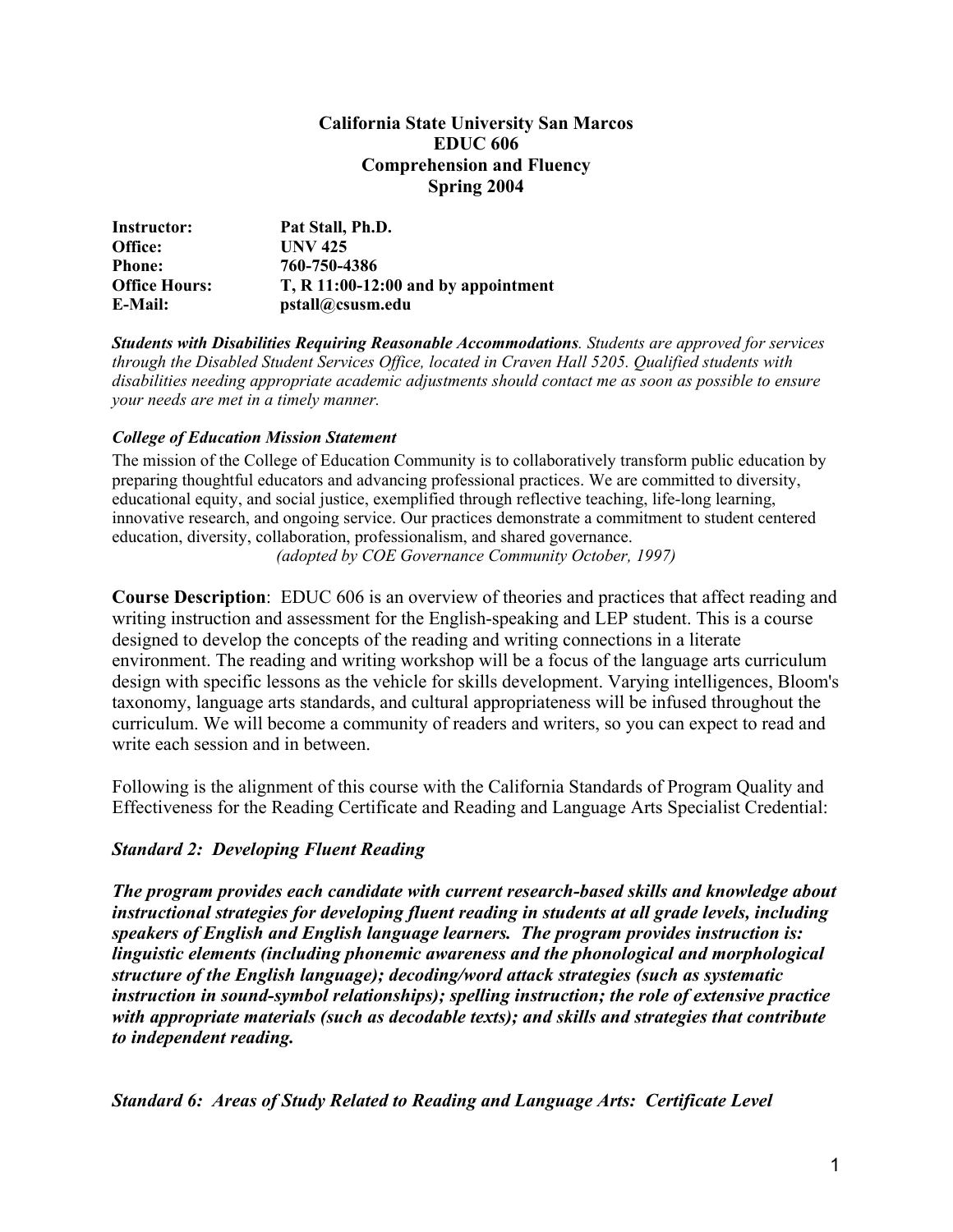*In the program, each candidate acquires a professional perspective through examination of research and research-based practice pertaining to how students learn how to read; the structure of the English language, including phonology, morphology, and orthography; second language acquisition; relationships among language, spelling, reading and writing; and psychological and sociolinguistic aspects of reading and writing.*

## *Standard 8: Application of Research-Based and Theoretical Foundations*

*Each candidate articulates and applies an understanding of the research basis and theoretical foundations for instruction in reading and language arts, and of relevant research and theories pertaining to language, assessment and evaluation.* 

### **Required Textbook:**

*Conversations* by Reggie Routman

### **Essential Questions:**

- 1. How do you create and maintain a literate environment for yourself?
- 2. How do you create and maintain a literate environment for your classroom?
- 3. What are the essential elements of balanced reading and writing programs?

### **Overall Evaluation/Assessment Scoring Rubric:**

**A=Exceeds Expectations:** The graduate student consistently performs and participates in an exemplary manner. Each assignment receives in-depth exploration and reflection based upon research, observations and classroom implementation. All work is submitted in a professional manner using APA style when appropriate. Presentations are consistent with professional expectations, providing appropriate visual aids, appropriate handouts, and are well prepared. Professional and responsible behavior, including timely attendance and submission of assignments, are practiced in a consistent manner.

**B=Adequately Meets Expectations**: The graduate student meets outcomes expectations in a satisfactory manner. Each assignment is based upon research, observations and classroom implementation. Generally, work is submitted in a professional manner using APA style when appropriate. Generally, presentations are consistent with professional expectations, providing appropriate visual aids, appropriate handouts, and are well prepared. Most of the time, professional and responsible behavior, including timely attendance and submission of assignments, are practiced in a consistent manner.

**C=Minimal Performance:** The graduate student's skills are weak and do not meet expectations. Each assignment is based upon opinion rather than research, theory, and best practices. Reflection is shallow. Assignments are submitted without APA style, thorough proofreading and organization. The student needs a great deal of guidance. The student is consistently late with work and has classroom attendance problems.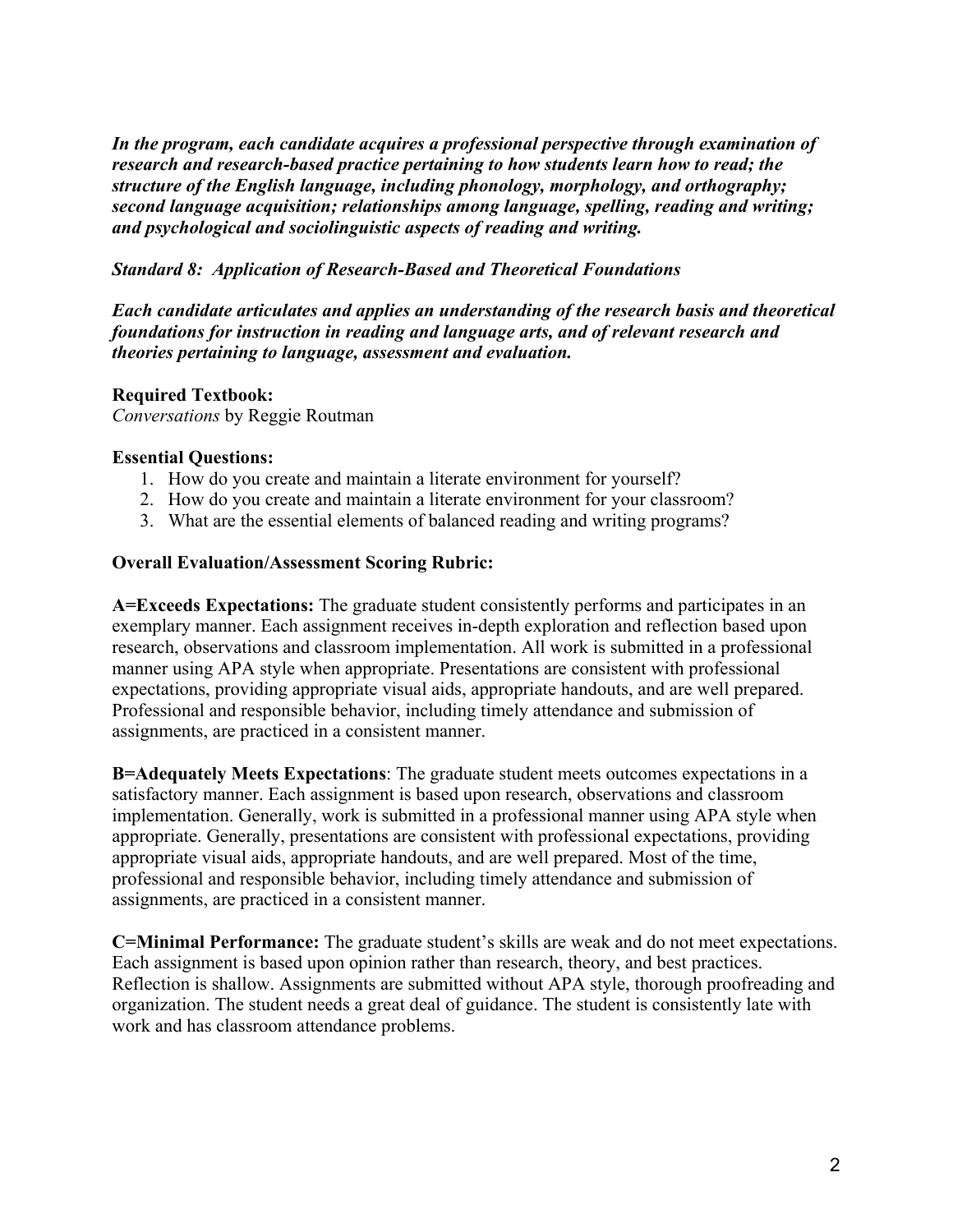# **Requirements: Attendance and Participation**

You will be asked to participate in a variety of group activities, many of which will have direct applicability to your teaching in the classroom. Please plan on being an on task group participant.

#### **Attendance Policy**

Due to the dynamic and interactive nature of courses in the College of Education, all students are expected to attend all classes and participate actively. At a minimum, students must attend more than 80% of class time, or s/he **may not receive a passing grade** for the course at the discretion of the instructor. Individual instructors may adopt more stringent attendance requirements. Should the student have extenuating circumstances, s/he should contact the instructor as soon as possible.

- 1. Successful completion of all reading and writing assignments, written lessons, and presentations on time. All written work should be word-processed. You will not receive full credit for late work. (You may resubmit work with improvements when warranted and negotiated with the instructor, and still receive full credit when the original was submitted on time.)
- 2. **Personal Narrative**—The purpose of this assignment is to give you experience as a writer. Teachers of reading and writing should be readers and writers themselves. Writing personal stories is the best way to start your own students' writing, so that they are writing about something they know. You will go through the writing process, confer with a writing group as you revise, assess yourself on the rubric, and eventually publish your piece. You may choose to write a literacy autobiography or focus on some other event that you will be able to share with your students as an example of your own writing and writing process.
- **3. Video-taped Guided Reading Strategies Analysis** (see detailed assignment at the end of the syllabus)
- *4.* **Option A: Writing as a Way of Knowing or Option B: Examining Children's Literacy Development** (see detailed assignment at the end of the syllabus) *You will choose only one of these options.*
- **5. Journal Article Reader Responses:** Two to three times this semester, we will read additional journal articles pertaining to our scheduled discussions or an area of interest that has emerged from the group. We will use a form of literature circle roles for the responses for the journal articles. These typed responses are due on the date of the readings.
	- List at least three questions you would like to discuss with your group.
	- Pick at least three of your favorite or most puzzling quotes.
	- Make at least three connections with something that has happened in your teaching experience.
	- Find at least four interesting words or passages that are new or have special meaning to you.
	- Create a visual of your favorite part of the reading
- 6. **Chapter assessments**. Periodically, throughout the semester, we will engage in a variety of assessments with regards to the text readings. We will use these assessments as a way to talk about the readings as well as to model and discuss strengths and weaknesses in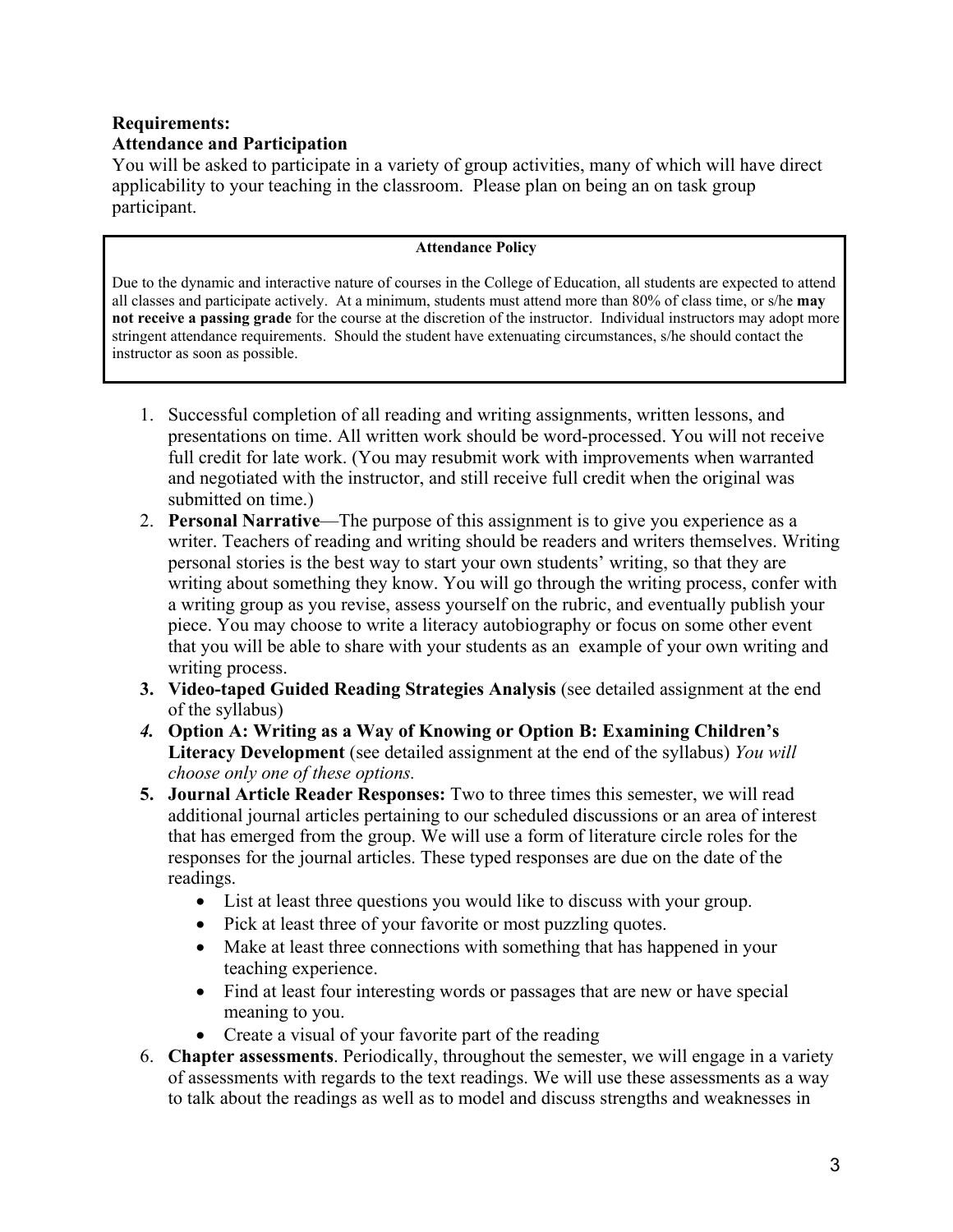different assessment strategies. It is important to keep up with your reading so that you are prepared for the class discussions and the assessments. You will hand in the assessment at the end of the class.

7. **The Reading Minute**. As a part of our literate environment, you will sign up for a date to share, through reading a personal choice selection to the class. You can bring a brief news article, a favorite poem, and excerpt from the novel you are currently reading, etc. The idea is to present a variety of genres and to model the habits of good readers.

| <b>Date</b>    | <b>Topic</b>                                                    | <b>Homework</b>                                                                                        | <b>Assignment Due</b>                                      |
|----------------|-----------------------------------------------------------------|--------------------------------------------------------------------------------------------------------|------------------------------------------------------------|
| 1/9            | Creating and<br>Maintaining Your<br>Own Literate<br>Environment |                                                                                                        |                                                            |
| 1/26           | Journal Writing and<br>the Writing Process                      | Ch. 7, Draft of personal narrative to<br>share with writing group                                      | <b>Student Release forms</b><br>on file at your school.    |
| 2/2            | Components of the<br>Writing Workshop                           | Ch.8                                                                                                   | Final copy of personal<br>narrative and self<br>assessment |
| 2/9            | <b>Emergent Literacy and</b><br><b>Interactive Writing</b>      | Ch. 1, 2, Read Assignments Option<br>A and B, decide which you will do,<br>and start to work.          |                                                            |
| 2/23           | Using Literature to<br>Promote Literacy.                        | Ch. 3, Option A or B bring draft of<br>section 1. Instructional Context to<br>share with writing group |                                                            |
| 3/1            | <b>Reading Reasons</b><br>Mid Point Review                      | Ch. 4, work on Option A or B,                                                                          |                                                            |
| 3/8            | The Reading Writing<br>Connection                               | Ch. 5, Bring draft of Option A or B<br>to share with writing group                                     |                                                            |
| $\frac{3}{15}$ | More on Writing                                                 | Ch. 6, video tape a guided reading<br>lesson                                                           | Final draft Option A or<br>B                               |
| 3/22           | Reading and Writing<br>Across the Curriculum                    | Ch. 9, view video tape, take notes,<br>begin writing analysis                                          |                                                            |
| 4/5            | Teaching Skills in<br>context                                   | Ch. 10,                                                                                                |                                                            |
| 4/12           | Reading, Writing, and<br><b>Critical Thinking</b>               | Ch. 11, 12, 13, bring draft of video-<br>taped teaching analysis to share<br>with writing group        |                                                            |
| 4/19           | Assessment                                                      | $\overline{Ch. 15}$                                                                                    | Final copy of video<br>taped teaching analysis             |
| 4/26           | Topic determined by<br>interest and need                        | Ch. 14                                                                                                 |                                                            |
| 5/3            | The energy to teach                                             |                                                                                                        |                                                            |

**Calendar:**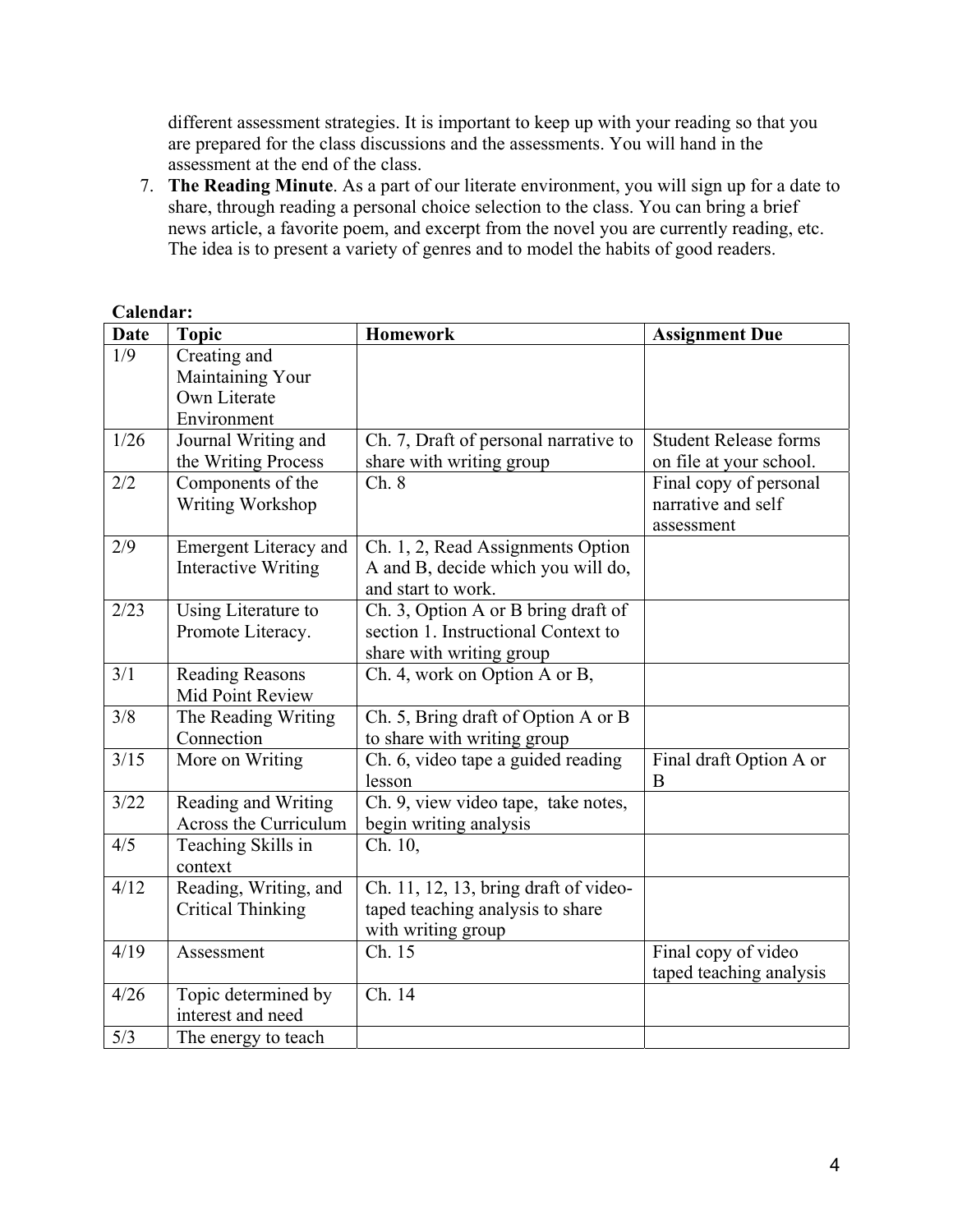## **Videotape of Guided Reading Lesson Analysis**

"Guided reading is any reading instruction in which the teacher guides one or more students through any aspect of the reading process: choosing books, making sense of text, decoding and defining words, reading fluently, and so on." (from Routman, (2000). *Conversations. Strategies for Teaching Learning and Evaluating.* Heineman: Portsmouth, NH. p.140.)

Every time you are with students there is an opportunity to teach. Routman suggests that we always ask ourselves: What am I teaching? Have I chosen an appropriate text? Is this time being well spent? Am I teaching for understanding? Am I fostering independence? (p. 141)

Use these questions as you develop a guided reading lesson to teach your students. Write a lesson plan that includes Before Reading, During Reading, and After Reading Strategies. Videotape the lesson and view it. Using a Description, Analysis, Reflection format write about the lesson and your teaching. Include any handouts you use or create.

Steps for analyzing your video clip

- Watch your videotape carefully. You may want to watch more than once. Be aware of your and your students' nonverbal behavior, such as facial expressions and body language.
- Your analysis need not cover the entire videotape. A 15-20 minute clip is sufficient. Take notes regarding 1) any particular instructional challenges offered by the students in the class, 2) the learning objectives for the lesson, 3) your opinion about the overall success of the lesson (i.e., were the objectives achieved) and the evidence you have for your opinion, and 4) a description of any instructional materials used in the lesson.
- In narrative form, analyze your notes and video. Use the following questions as a guide.
- 1. What is the objective of the lesson? What important content concepts do you want the students to understand?
- 2. What before, during, and after reading strategies did you use?
- 3. What is the extent of classroom involvement (e.g., are the same students doing all the talking?)
- 4. Are the students engaged in the lesson? How can you tell? What do students' facial expressions and body language tell you about your instruction?
- 5. What kinds of questions do you ask? Can all questions be answered with a single word? How long do you wait for responses? Do you ask students to explain and/or defend a particular answer or approach? Do you ask students to compare or evaluate alternative interpretations or strategies?
- 6. Was there opportunity for students to ask questions? How would you categorize the students' questions (e.g., did the indicate confusion and a need for clarification or understanding and extension)?
- 7. What roles (e.g., expert, facilitator, co-learner) did you play in the videotape? Was each role appropriate for the situation?
- 8. What kinds of tasks did you ask students to do? Did you capitalize on their previous knowledge and experiences?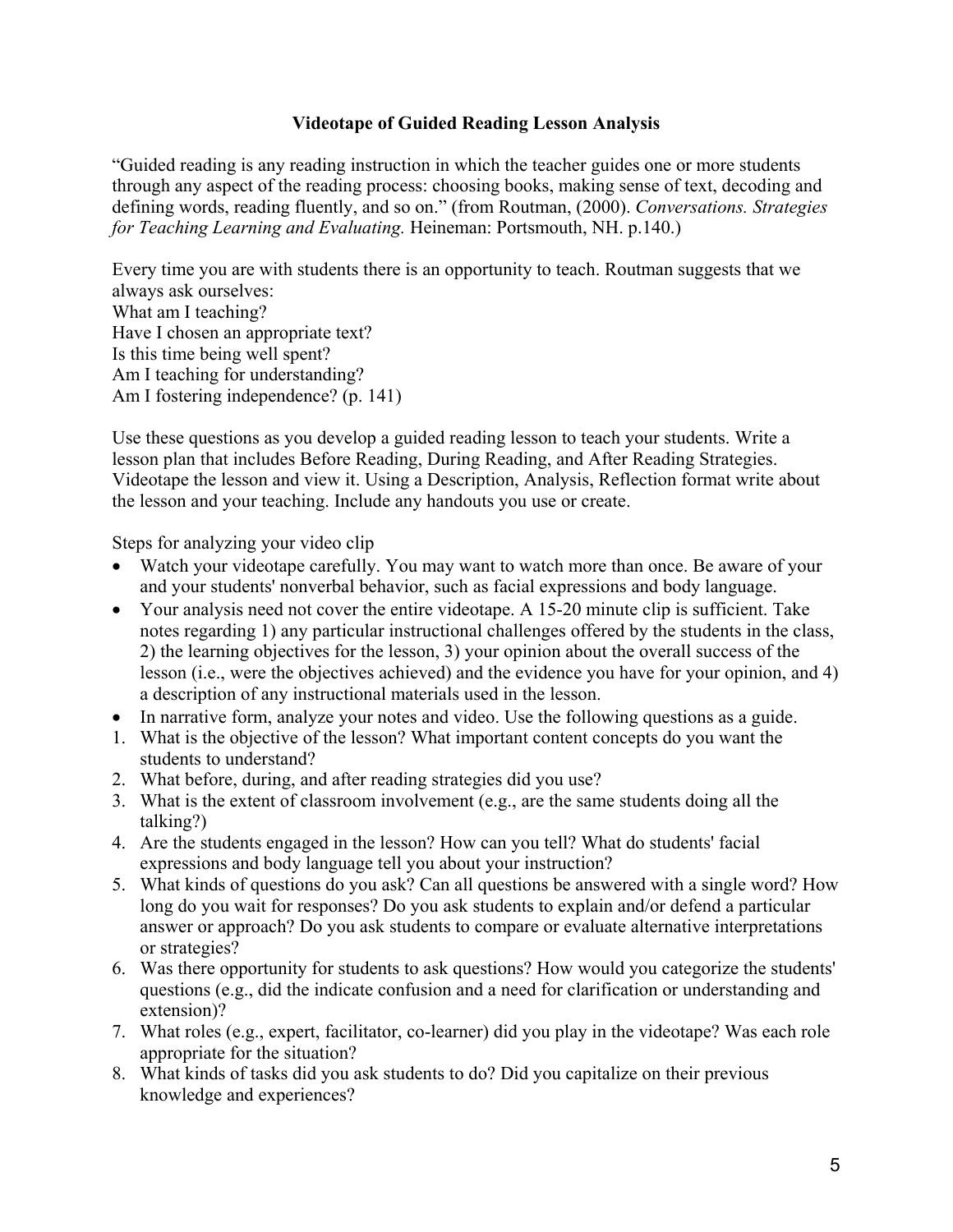- 9. What instructional opportunities did you take advantage of?
- 10. What instructional opportunities did you not take advantage of? Why?
- 11. What evidence did you see of the students taking intellectual risks? Does the class look safe as an environment for getting something wrong? Do students talk to each other as well as to you?
- 12. Do you push students to take risks, to speculate, to offer conjectures about possible approaches, strategies and interpretations?
- 13. Were the learning objectives for the lesson achieved? Did you adjust the lesson so your goals could be achieved by every student? What is the evidence for your answers, both in the video clip and from other sources?
- 14. Share your findings with your grade level group in a 15 minute presentation that highlights one important thing you learned about your teaching. Briefly explain the strategy used, the classroom context, and your reflection of what you learned.

### **Criteria for Guided Reading Lesson Videotape Analysis**

Writer's Name **Name** Rater's name

In each of the following criteria, the writer should perform a self-assessment by placing an X in the appropriate box.

| Criteria                           | Very      | Competence | Limited    | Resubmit  |
|------------------------------------|-----------|------------|------------|-----------|
|                                    | Competent |            | Competence | with      |
|                                    |           |            |            | revisions |
| Guided Reading Lesson includes     |           |            |            |           |
| before, during, and after reading  |           |            |            |           |
| strategies                         |           |            |            |           |
| Content is comprehensive,          |           |            |            |           |
| answering all guide questions      |           |            |            |           |
| Includes examples, facts, details, |           |            |            |           |
| anecdotes, etc. as evidence to     |           |            |            |           |
| support statements                 |           |            |            |           |
| Shows evidence of editing and      |           |            |            |           |
| proofreading final draft so that   |           |            |            |           |
| errors in spelling, punctuation,   |           |            |            |           |
| capitalization and usage do not    |           |            |            |           |
| impede comprehension.              |           |            |            |           |
| Uses research and references       |           |            |            |           |
| where appropriate using APA style  |           |            |            |           |

Comments: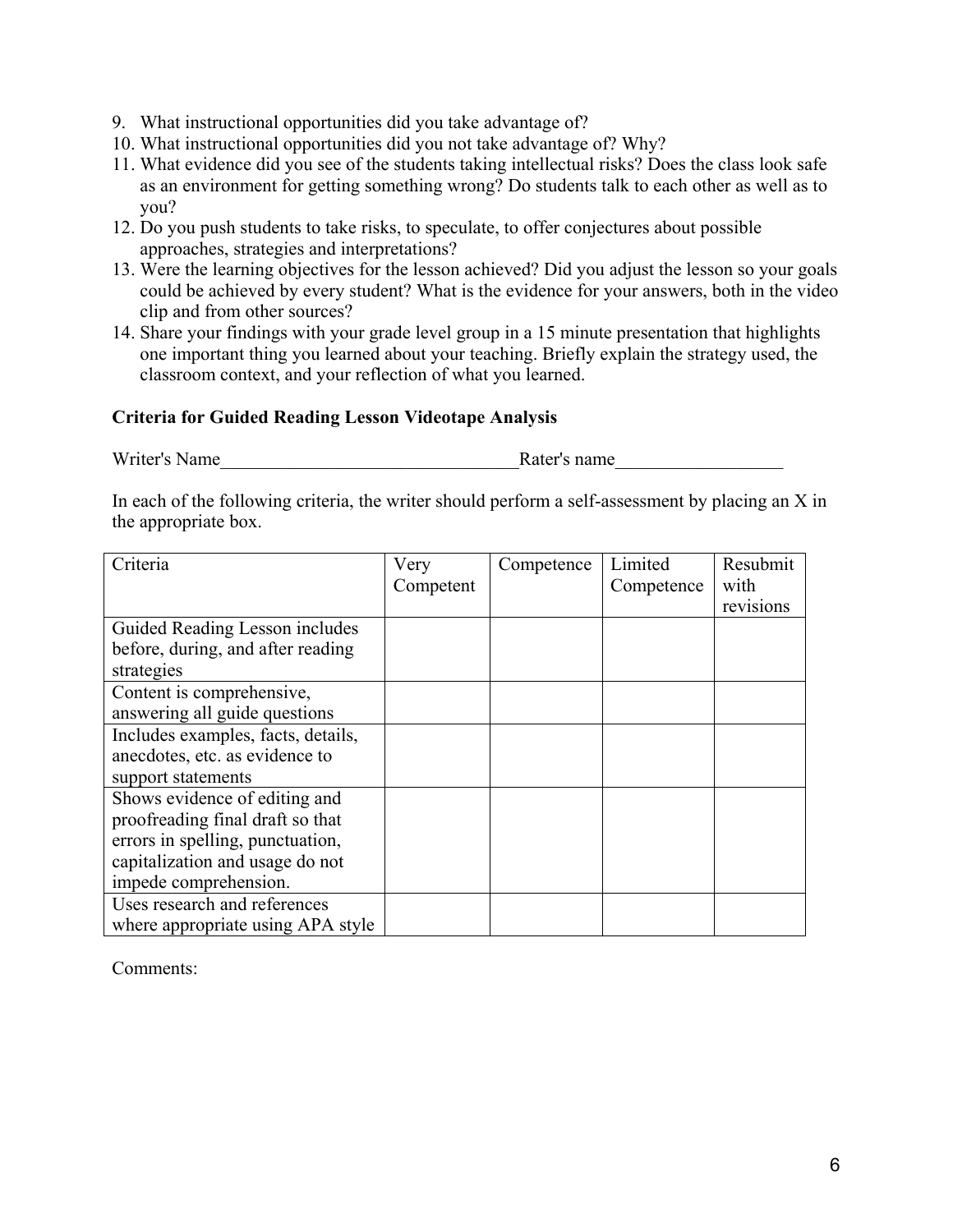### **STUDENT RELEASE FORM**

Dear Parent/Guardian:

I am participating this school year in a graduate program at California State University San Marcos. The primary purposes of my program are to enhance student learning and encourage excellence in teaching.

A current project requires that short videotapes of lessons taught in your child's class be conducted. Although the videotapes involve both the teacher and various students, the primary focus is on the teacher's instruction, not on the students in the class. In the course of taping, your child may appear on the videotape. Also, at times during the year, I will be asked to submit samples of student work as evidence of teaching practice, and that work may include some of your child's work.

No student's name will appear on any materials that are submitted. All materials will be kept confidential. The form below will be used to document your permission for these activities.

Sincerely,

\_\_\_\_\_\_\_\_\_\_\_\_\_\_\_\_\_\_\_\_\_\_\_\_\_\_\_\_, Teacher

\_\_\_\_\_\_\_\_\_\_\_\_\_\_\_\_\_\_\_\_\_\_\_\_\_\_\_\_, Principal

## **PERMISSION SLIP**

Student Name:

I am the parent/legal guardian of the child named above. I have received and read the letter above and agree to the following:

(Please check appropriate line below.)

**I DO** give permission to you to include my child's image on videotape as he or she participates in class and to reproduce materials that my child may produce as part of the activities. No names will appear on any materials.

**I DO NOT** give permission to videotape my child or to reproduce materials that my child may produce as part of the classroom activities.

|  | Signature of Parent of Guardian: |  | Date: |
|--|----------------------------------|--|-------|
|--|----------------------------------|--|-------|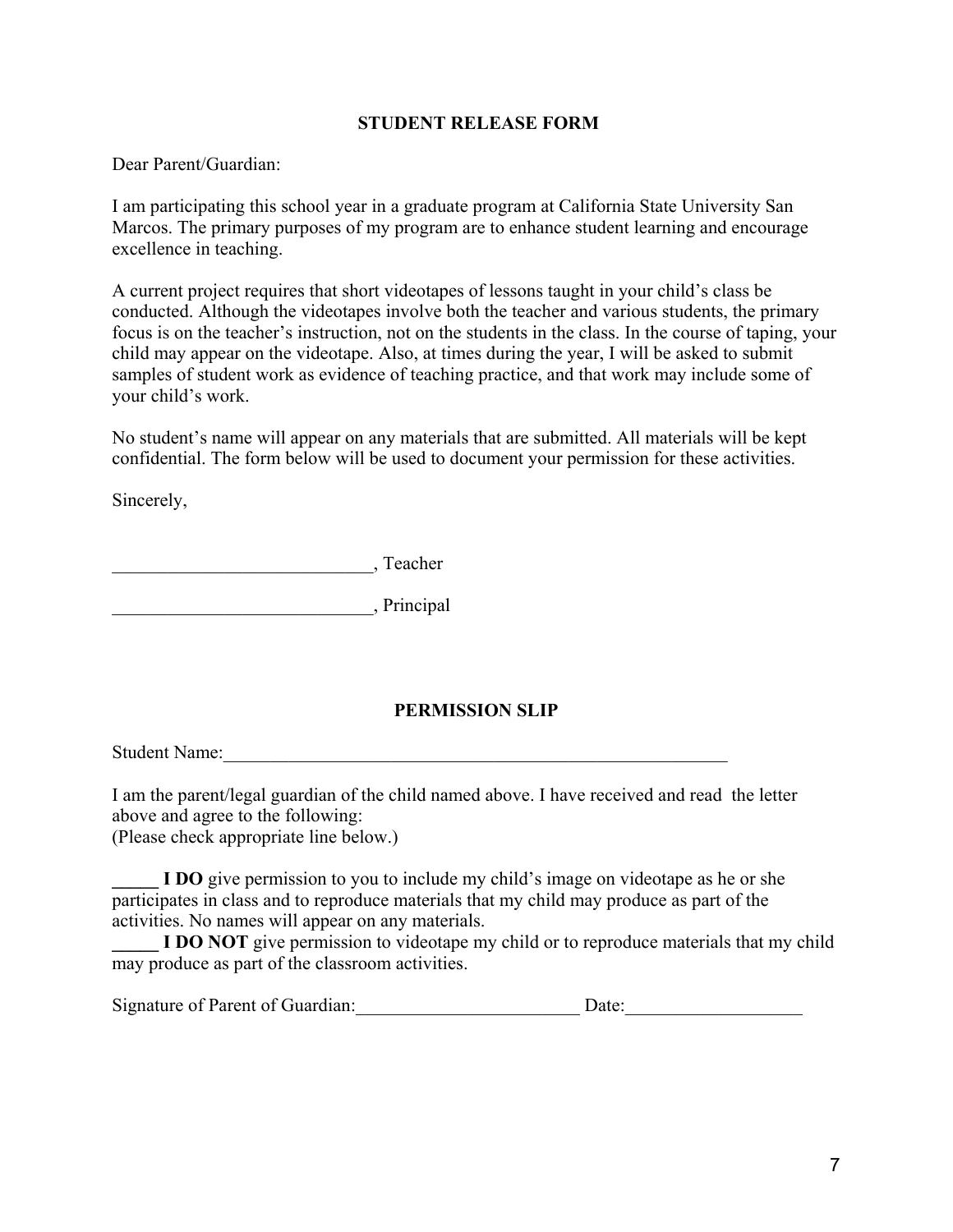# **Option A: Writing as a Way of Knowing**

In this assignment you will demonstrate your use of writing for different purposes to develop students' thinking in different settings and in response to different subject and content explorations. Writing is an effective tool to develop thinking across all subject matter explorations. Through a Written Commentary, three Assignments/Prompts, and two Student Responses to each of these prompts (taken from a 3-4 week period of instruction) you will show how you use writing as a strategy to support worthwhile goals for student learning. You will also provide evidence of your ability to describe, analyze, and evaluate student writing and use student work to reflect on your practice. The assignments/prompts should demonstrate your strategies to engage students in writing as a means for exploration, analysis, and/or discovery in whatever subject area or unit is under study.

Steps to take:

- Select two students who represent different kinds of challenges to you
- Submit three different writing assignments/prompts related to the teaching you are doing over a 3 week period
- Submit the responses to each of these assignments/prompts from the two students you selected.
- Submit a written commentary that contextualizes, analyzes, and evaluates this teaching.

The Level 4 rubric, the highest level of the rubric, specifically requires **clear, consistent, and convincing** evidence in your response that you:

- provide clear and consistent opportunities to engage students in meaningful exploration of ideas through the use of writing
- create instructional opportunities that help students to develop as independent learners and thinkers
- understand and are responsive to the varied needs and strengths of students
- have the ability to describe, analyze and evaluate student work and classroom instruction with insight about students and their writing as a means of thinking
- give students appropriate and constructive feedback
- engage in reflective thinking that suggests a clear understanding of past teaching and constructive suggestions for future teaching
- edit and proofread final drafts so that errors in spelling, punctuation, capitalization and usage do not impede comprehension.

You have two important choices to make: 1) you must choose how you will engage students to explore a theme or topic, 2) you will need to select students to feature. It is important to choose students whose responses to the assignments/prompts give you an opportunity to discuss your practice. For this reason, the best performing students in the class may not be the best choices. The focus is on your practice, not on the level of student performance.

What follows are some ideas intended to give you a clearer picture of ways teachers with different areas of specialized knowledge and/or teaching assignments might approach this assignment. These are not requirements, but rather descriptions of some of the possibilities.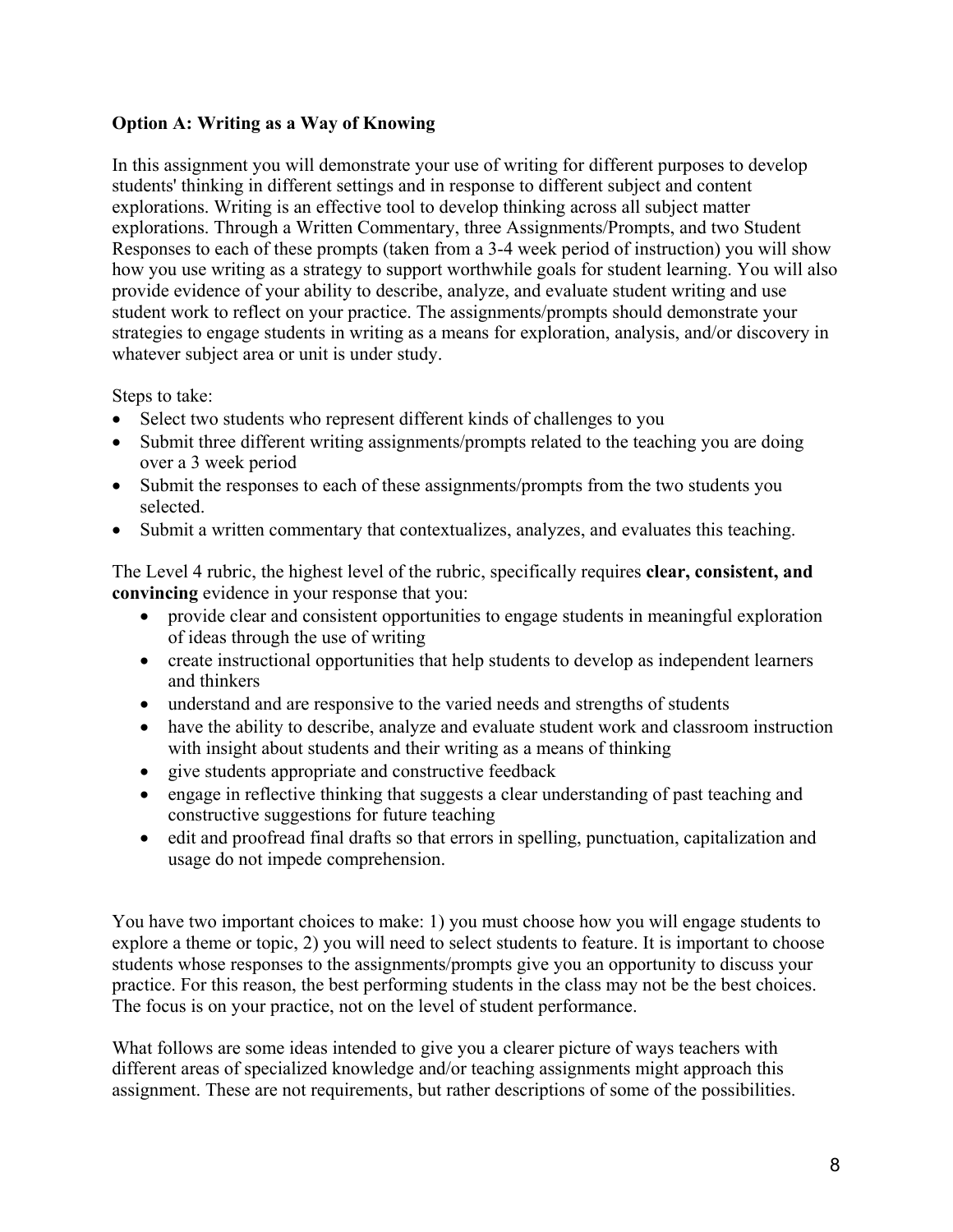- For teachers who structure their work around interdisciplinary units, the three occasions for writing might be related by the theme of the unit rather than by the particular subject area being explored through writing. For example, if students are studying the Civil War, they might write a letter to President Lincoln outlining a plan to free slaves and offering suggestions as to how to deal with the newly freed population. They might make a journal entry speculating on what it was like to be someone their own age from the South and/or North during this time. Finally, they might write a description of a Plantation before and after the War.
- If students are studying the impact of sunlight and water on plant growth, they might record their observations in a journal. Then they might write a paragraph applying what they have observed to a particular hypothesis, confirming or disconfirming the hypothesis. Finally, they might find an article about the effects of sunlight on plant habitats in very different parts of the world and write a summary of these effects.
- If students are reading a novel, they might write brief personal responses in their journals. Then they might choose a character to write to or examine why that character behaves as he or she behaves. Finally, students might write about a connection they have made between this novel and some other piece they have read or viewed during this year.
- If students are studying surface area and volume they might explain in words how they arrived at a particular solution to a problem. Then they might keep track in their journals of instances in the everyday world of objects or situations for which determining the volume and/or surface area of objects would be important, and explain why. Finally, they might write an account of what they have learned about a particular part of this area of study for a student who has missed a class.

### **What is important is to choose assignments/prompts designed to engage students in writing as a means of exploration and discovery of important aspects of the subjects being studied.**

## **Written Analysis:**

The written analysis should include the following information under the bolded headings:

- **1. Instructional Context**
- **2. Planning**
- **3. Analysis of Two Student's Reponses**
- **4. Reflection**

*The entire Written Commentary must be no longer than 10 typed, double-spaced pages. Suggested page lengths for each section are included to help you make decisions about how much to write for each of the four sections.* 

### **Instructional context**

- *What is the name of your school and the location? What are the general demographic characteristics?*
- *What are the number, ages, and grades of the students in the class featured in this entry and subject matter of the class?* (Example: There are 30 students in grade ten, ages fifteen and sixteen in the language arts class.)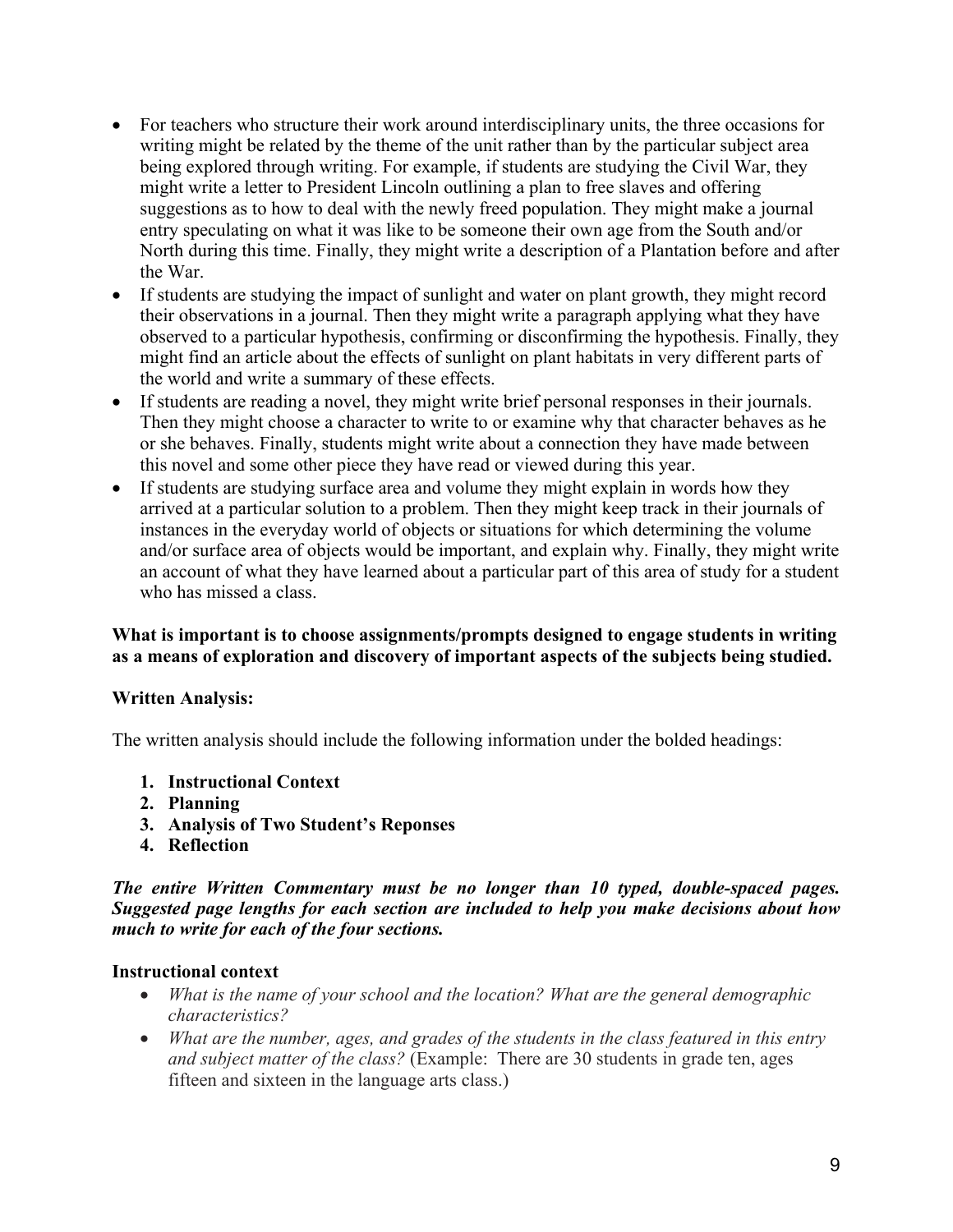- *What are the relevant characteristics of this class that influenced your instructional strategies for this period of instruction: ethnic, cultural, and linguistic diversity; the range of abilities of the students; the personality of the class?*
- *What are the relevant characteristics of the students with exceptional needs and abilities that influenced your planning for this period of instruction (for example, the range of abilities and the cognitive, social/behavioral, attentional, sensory, and/or literacy challenges of your students)?* Give any other information that might help the reader "see" this class.
- *What are the relevant features of your teaching context that influenced the selection of this period of instruction?* This might include other realities of the social and physical teaching context (e.g., available resources, scheduling of classes, room allocation—own classroom or shared space) that are relevant to your response.

[Suggested total page length for **Instructional Context: 1 page**]

# **Planning, e.g. topic or unit theme**

- What are the instructional goals/objectives for this topic or theme?
- How do these goals support standards and other important student learning?
- What is the nature and flow of activities for this unit?
- Describe the three occasions in this period that led to the writing assignments and student responses.

# *[Suggested total page length for Planning: 1-2 pages]*

**Analysis of 2 Students' Responses**, e.g. description of the kind of challenges the students represent, explanation of the knowledge, understanding, or insight you expected this particular student would gain from the writing assignments, conclusions you were able to make about the student's understanding at each point in time, ability of each student to develop ideas and express these ideas clearly in writing.

- *What are the relevant and important characteristics of each child you have selected? Why did you select each child?* Give a brief sketch of each student, including any relevant information that will help readers to understand your assessment and instructional strategies. You might consider selecting one student with special needs, e.g. language level, gifted, specific disabilities, etc. and one child who might be considered average (if there is really such a thing.)
- *What questions did you have about each student's cognitive development, and how did you gather information that helped you answer them?* Include information about both formal and informal methods of assessment that you used.
- *What are the relevant features of each student's developing abilities to produce and understand written language for varied purposes? What are the relevant features of each student's abilities to read and write?* Be sure to focus on each student's skills as these relate to discrete features of text (e.g., vocabulary level, spelling, sentence structure, paragraph structure, sequencing of ideas, comprehension). Analyze specific work samples that support your discussion and explain other sources of information that you used.
- *What patterns of behaviors (strengths, interests, needs, and preferences) does each student exhibit toward literacy-related activities?* Discuss activities that involve reading, writing, and oral language (e.g., book reading, discussions, journals).

[Suggested total page length for **Analysis of Two Student's Responses: 3-5 pages**]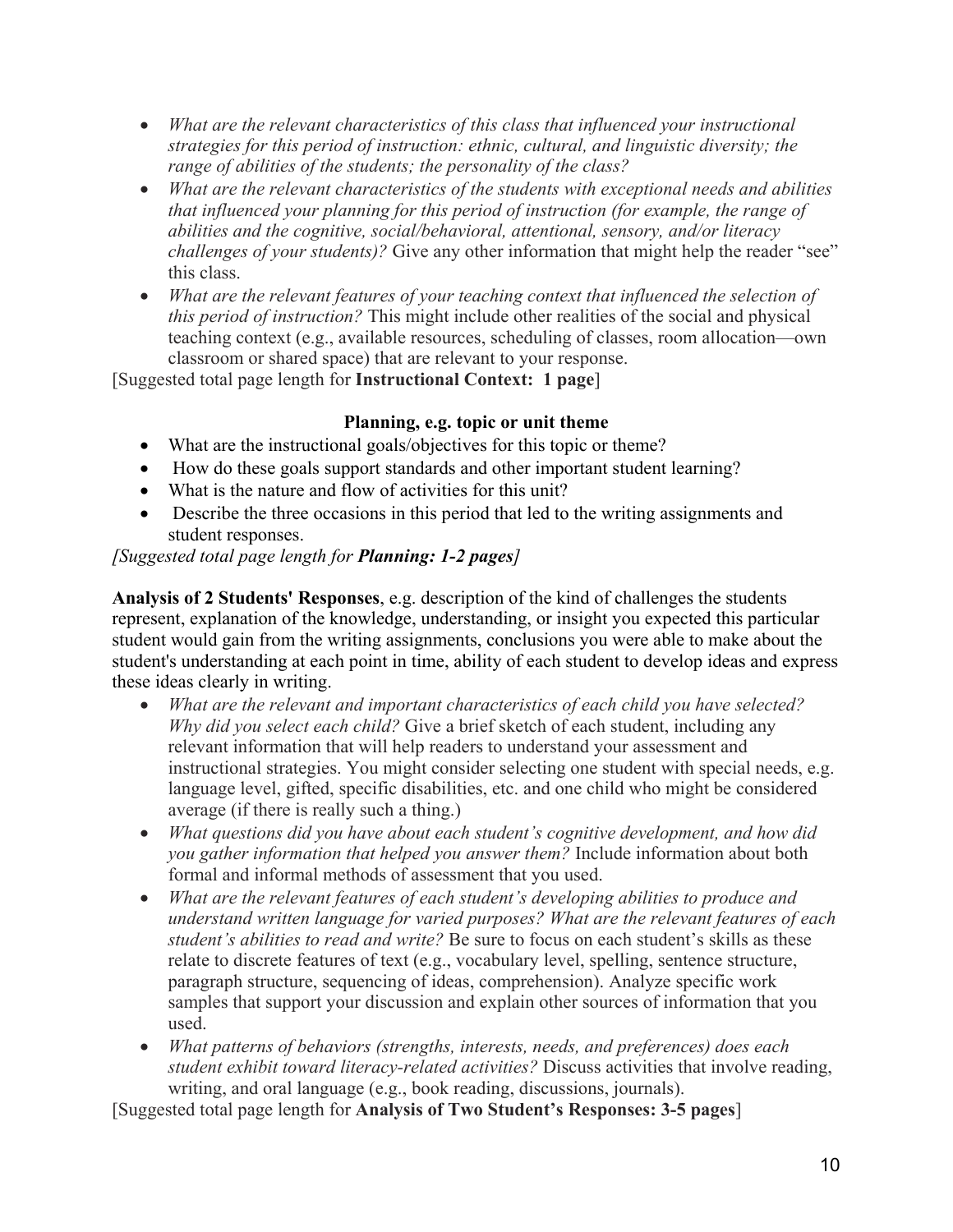**Reflection:** Use these questions as a guide:

- *How successful was your use of writing as a way for students to explore and discover important ideas and understandings? What is your evidence?*
- *If you were given the opportunity to teach this particular sequence again with these students, what are alternative strategies you might use? Why?*
- *What did the student responses to these assignments reveal about multiple perspectives among your students? What is the evidence for your answer?*

[Suggested total page length for **Reflection: 1-2 pages**.]

# **Option B: Examining Children's Literacy Development**

*Accomplished Early Childhood/Generalists use their knowledge of child development and their relationship with children and families to understand children as individuals and to plan in respect to their unique needs and potentials. They use this knowledge and observations to create challenging, meaningful, and engaging learning experiences. They select experiences and approaches to instruction that ensure equitable participation while creating a safe and secure learning environment* (National Board for Professional Teaching Standards).

## **What Do I Need To Do?**

In this assignment, you will demonstrate your skill in assessing and supporting children's literacy development. You will describe the ways in which you foster literacy in your classroom. You will also analyze work samples from two children, discuss their development, and outline your approach to supporting their learning. You will provide evidence of your ability to describe, analyze, and evaluate student literacy development, help parents support their child's literacy development, and reflect on your practice. This assignment is designed to capture your ability to assess and support children's literacy development.

For this assignment, you will submit the following:

- A Written Commentary of no more than 10 pages that provides a context for your instructional choices and analyzes and evaluates your support for these children's literacy development.
- Student work samples for each child to illustrate your analysis of the children's literacy development.

The Level 4 rubric, the highest level of the rubric, specifically requires **clear, consistent, and convincing evidence** in your response that you:

- set high, worthwhile, and appropriate goals and objectives for student learning;
- foster an equitable, accessible, and fair learning environment in which students are encouraged to participate and are shown appreciation of and respect for their individual differences and unique needs;
- use varied assessment methods, both formal and informal, to pursue questions about the nature of the selected children's literacy and language abilities, to gain deeper understanding of the children, and to monitor the children's progress over time;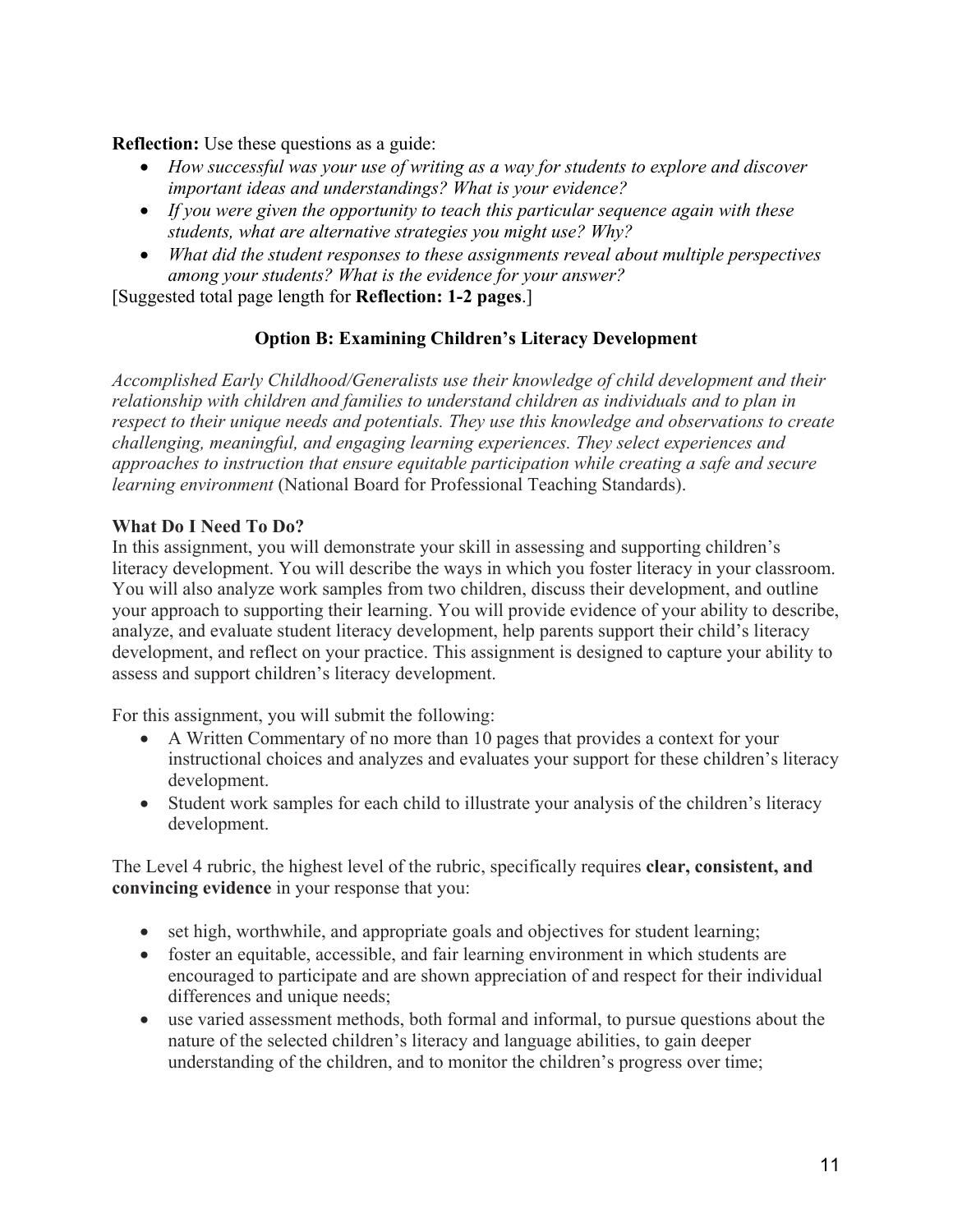- use information gained from assessment to support literacy and/or language development in ways that reflect consideration of the selected children's strengths, interests, and needs;
- are able to describe the children's preferences, strengths, and weaknesses in reading, writing, and oral language, including both skills and higher-level processes;
- provide rich and varied opportunities for children to use reading, writing, and oral language in interconnected ways;
- draw on families' knowledge to better understand factors that influence children's literacy development and dispositions to learning, and, in turn, provide useful information to families to help them enrich and extend their children's school-based learning; and
- analyze, evaluate, and strengthen the quality and effectiveness of your work through reflection.
- edit and proofread final drafts so that errors in spelling, punctuation, capitalization and usage do not impede comprehension.

# **Composing Your Written Commentary**

The Written Commentary has been divided into sections with specific questions to help organize and direct your response. Your Written Commentary must address the following italicized questions and be organized into four sections using the headings that appear in boldface below.

# **1. Instructional Context**

- **2. Analysis of Two Children's Literacy Development**
- **3. Supporting Literacy Development**
- **4. Reflection**

Statements in plain text that immediately follow an italicized question will assist you in interpreting the question.

The entire Written Commentary must be no longer than 10 typed, double-spaced pages. Suggested page lengths for each section are included to help you make decisions about how much to write for each of the four sections.

# **1. Instructional Context**

In this section, address the following questions about your selected class:

- *What is the name of your school and the location? What are the general demographic characteristics?*
- *What are the number, ages, and grades of the students in the class featured in this entry and subject matter of the class?* (Example: There are 24 students in grade two, ages seven and eight in the language arts class.)
- *What are the relevant characteristics of this class that influenced your instructional strategies for this period of instruction: ethnic, cultural, and linguistic diversity; the range of abilities of the students; the personality of the class?*
- *What are the relevant characteristics of the students with exceptional needs and abilities that influenced your planning for this period of instruction (for example, the range of abilities and the cognitive, social/behavioral, attentional, sensory, and/or physical challenges of your students)?* Give any other information that might help the assessor "see" this class.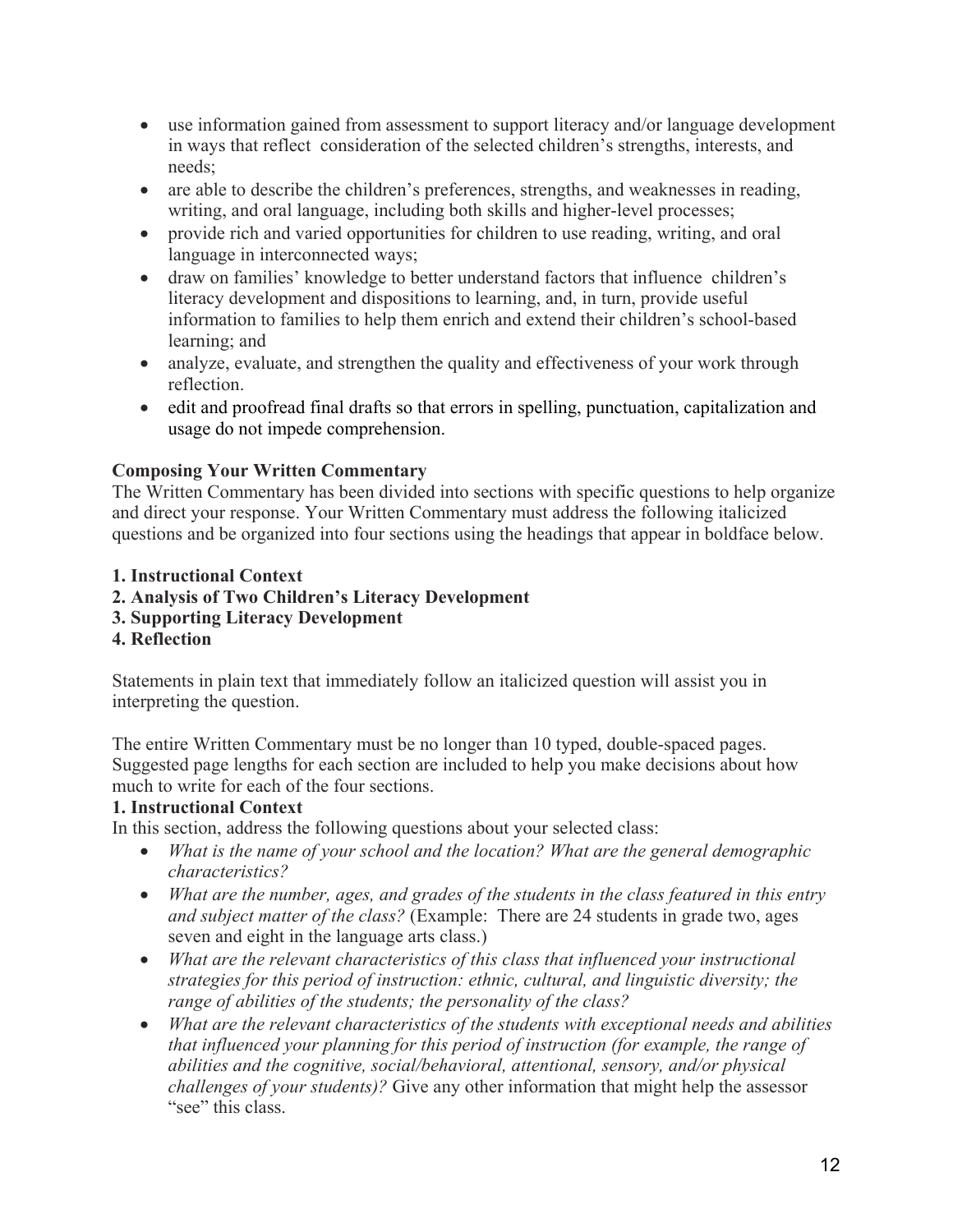• *What are the relevant features of your teaching context that influenced the selection of this period of instruction?* This might include other realities of the social and physical teaching context (e.g., available resources, scheduling of classes, room allocation—own classroom or shared space) that are relevant to your response.

[Suggested total page length for **Instructional Context: 1 page**]

# **2. Analysis of Two Children's Literacy Development**

In separate sections labeled with each student's first name, address the following questions:

- *What are the relevant and important characteristics of each child you have selected? Why did you select each child?* Give a brief sketch of each child, including any relevant information that will help readers to understand your assessment and instructional strategies. You might consider selecting one child with special needs, e.g. language level, gifted, specific disabilities, etc. and one child who might be considered average (if there is really such a thing.)
- *What questions did you have about each child's literacy development, and how did you gather information that helped you answer them?* Include information about both formal and informal methods of assessment that you used.
- *What are the relevant features of each child's developing abilities to produce and understand oral language for varied purposes? What are the relevant features of each child's abilities to read and write?* Be sure to focus on each child's skills as these relate to discrete features of text (e.g., sounds, letters, words) as well as larger units (e.g., sentences, accounts of personal experiences, comprehension, stories). Analyze specific work samples that support your discussion and explain other sources of information that you used.
- *What patterns of behaviors (strengths, interests, needs, and preferences) does each child exhibit toward literacy-related activities?* Discuss activities that involve both print and oral language (e.g., book reading, discussions, journals, and dramatic play).

[Suggested total page length for **Analysis of Two Children's Literacy Development: 3-5 pages**]

# **3. Supporting Literacy Development**

In separate sections labeled with each student's first name, address the following questions:

- *How do you ensure fairness, equity, and access for each student you have selected?* Cite specific examples.
- *In what ways did the materials and the daily routines in your classroom support each featured child's literacy development?*
- *What instructional strategies will you employ in the coming weeks to support each child's learning objectives?* Explain why you have chosen these strategies and objectives. Describe how they connect with your assessment of each child's abilities stated in the preceding section, "2. Analysis of Two Children's Literacy Development."
- *Which strategies did you employ to help each selected child's family foster their child's literacy development?* Explain why you selected these strategies, how you used them over this period of time, how you fostered two-way communication, and how each child benefited.

[Suggested total page length for **Supporting Literacy Development: 2-3 pages**]

# **4. Reflection**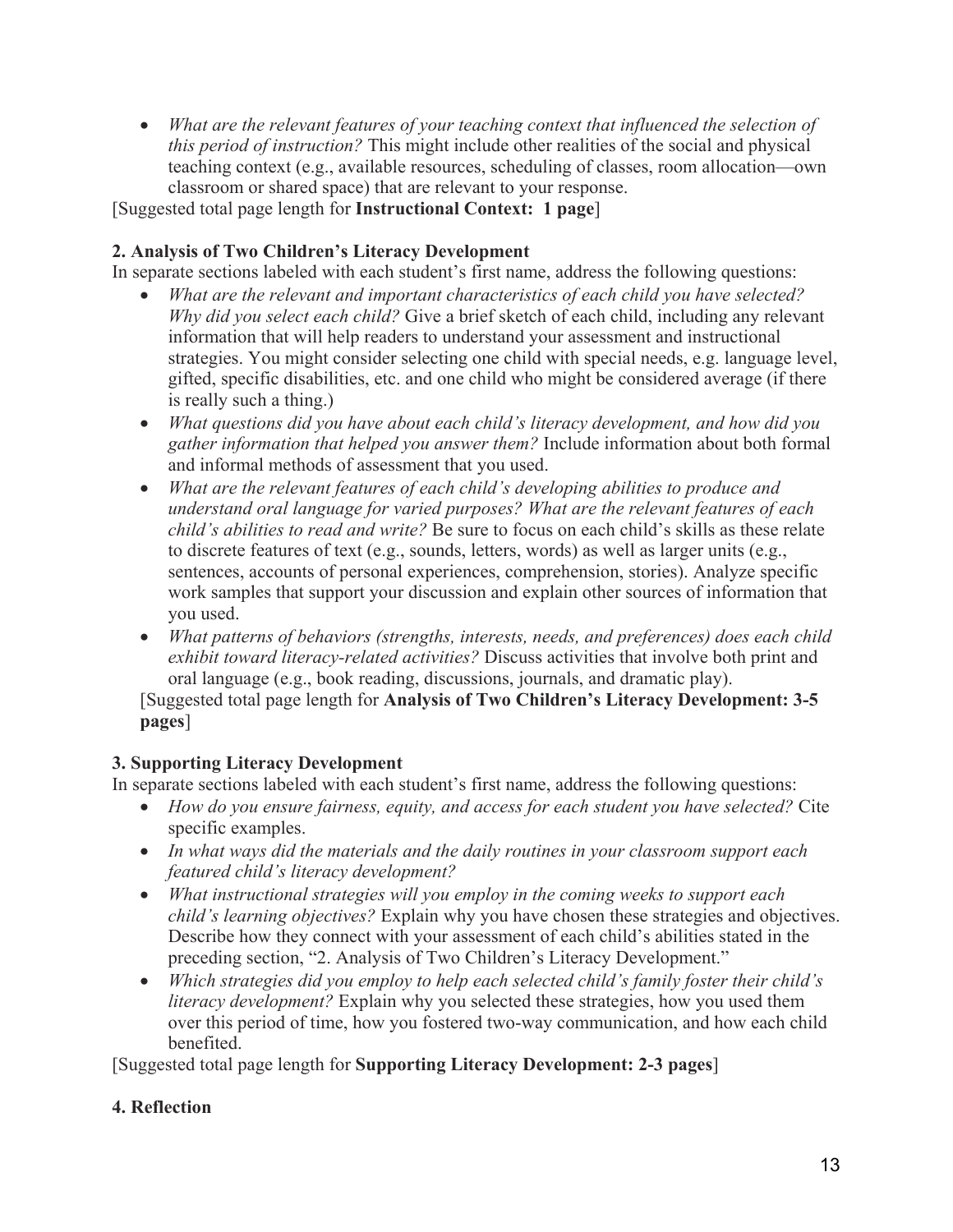In this section, address the following questions:

- *How successful was this planned learning experience? What is your evidence?*
- *If you were given the opportunity to teach this particular sequence again with these students, what alternative strategies would you use? Why?*

[Suggested total page length for **Reflection: 1-2 page2**]

### **Making Good Choices Selecting the students**

### You have two important and interconnected choices to make for this assignment. The first is the selection of the children whose literacy development you want to feature. You may want to collect work samples for twice the number of students this assignment requires you to feature. Collecting extra student work samples will give you more choices when deciding which students to feature, and will ensure that you have sufficient work samples in the event that a student permanently leaves your class prior to the completion of all assignments for your featured lesson for this entry. You should choose two children who allow you to display the depth of your understanding of literacy and your skill in nurturing children's literacy development. These children may reflect any level of literacy skill. The children you choose to feature need not be able to write connected text. It is not necessary that the children you select to feature make dramatic gains over the time span covered by this entry. **The focus is on your teaching practice, not on the level of student performance.**

### **Selecting materials**

The second choice you have to make is the selection of student work samples that you will use to discuss the children's literacy development. You may submit the student work samples in three different forms: either as dictation and drawing, dictation and writing, or as writing alone. (See the section "Selecting options," below, for more detail.) The specific work samples from these children allow you to demonstrate how you have assessed their abilities and how you have used this information to promote their learning. You will need to submit student work samples that consist of the children's writing or dictation collected from three distinct points in time**. The time span covered by these student work samples should be at least four weeks. However, if you have samples from the beginning of the year, a more lengthy time period is helpful.**  What you submit will differ depending on whether the children you are describing are able to write connected texts.

### **Selecting options**

## *Option 1: Dictations and Drawing/Brief Writing Samples*

This option is intended for children who have limited ability to use print in conventional ways. Such children are likely to be able to produce marks that reflect their understanding of the nature and uses of print, but these marks do not reflect conventional ways of forming letters. At the same time, these children are able to tell stories, report events, draw pictures, and describe objects. Document the child's emerging literacy skills by collecting student work samples. Strive to collect samples that reflect a broad range of the ways that children use print and oral language. The samples you collect must:

- cover a span of time of at least six weeks and be taken from three distinct points in time;
- include three samples of each child's writing and/or drawing. Each sample must be accompanied by a dictation that you wrote as the child described the sample or told you a story based on the sample. Altogether, the samples and dictations must total no more than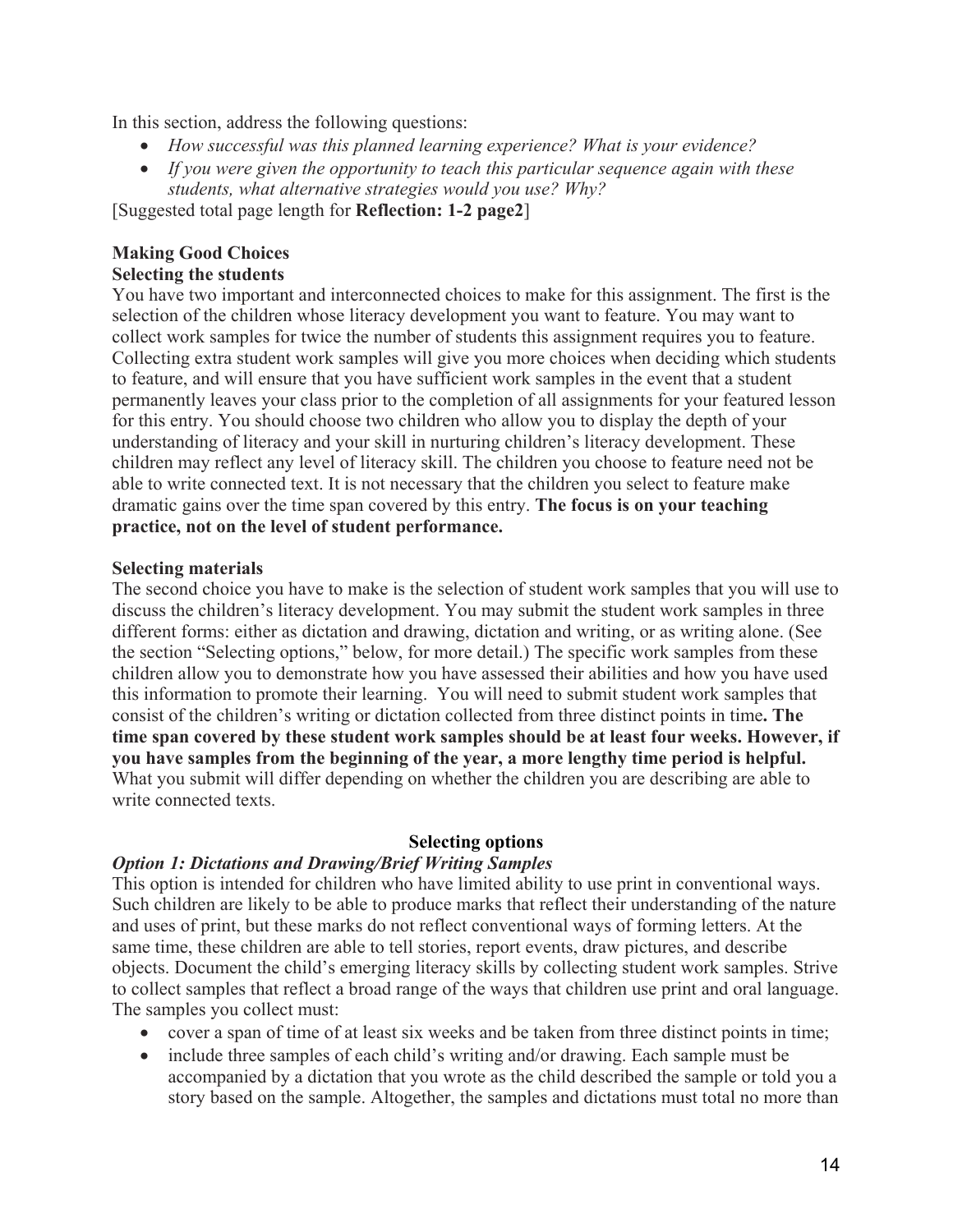12 pages. (Three pages of student writing and/or drawing for each child and three pages of teacher dictation for each child);

- include both the illustration and the writing on the same side of the page (if you choose to include illustrations);
- include all translations of the dictation in English.

# *Option 2: Samples of Extended Writing*

This option is intended for children who are able to express themselves in writing, alone or with support. (Submissions of work samples with illustrations are acceptable.) Select samples that reflect each child's ability to do different kinds of writing (e.g., story, report, poem). The student work samples you collect must:

- cover a span of time of at least six weeks and be taken from three separate points in time;
- include three samples for each child. Altogether, these must total no more than 6 pages of student work;
- be first drafts produced by the child in the context of normal classroom routines. Be accompanied by a typed copy that you produce on a separate piece of paper. Do not change the child's words; simply provide a legible version that is spelled using conventional spelling. The typed pages do not count toward the page limit; only student work pages count toward the page limit.